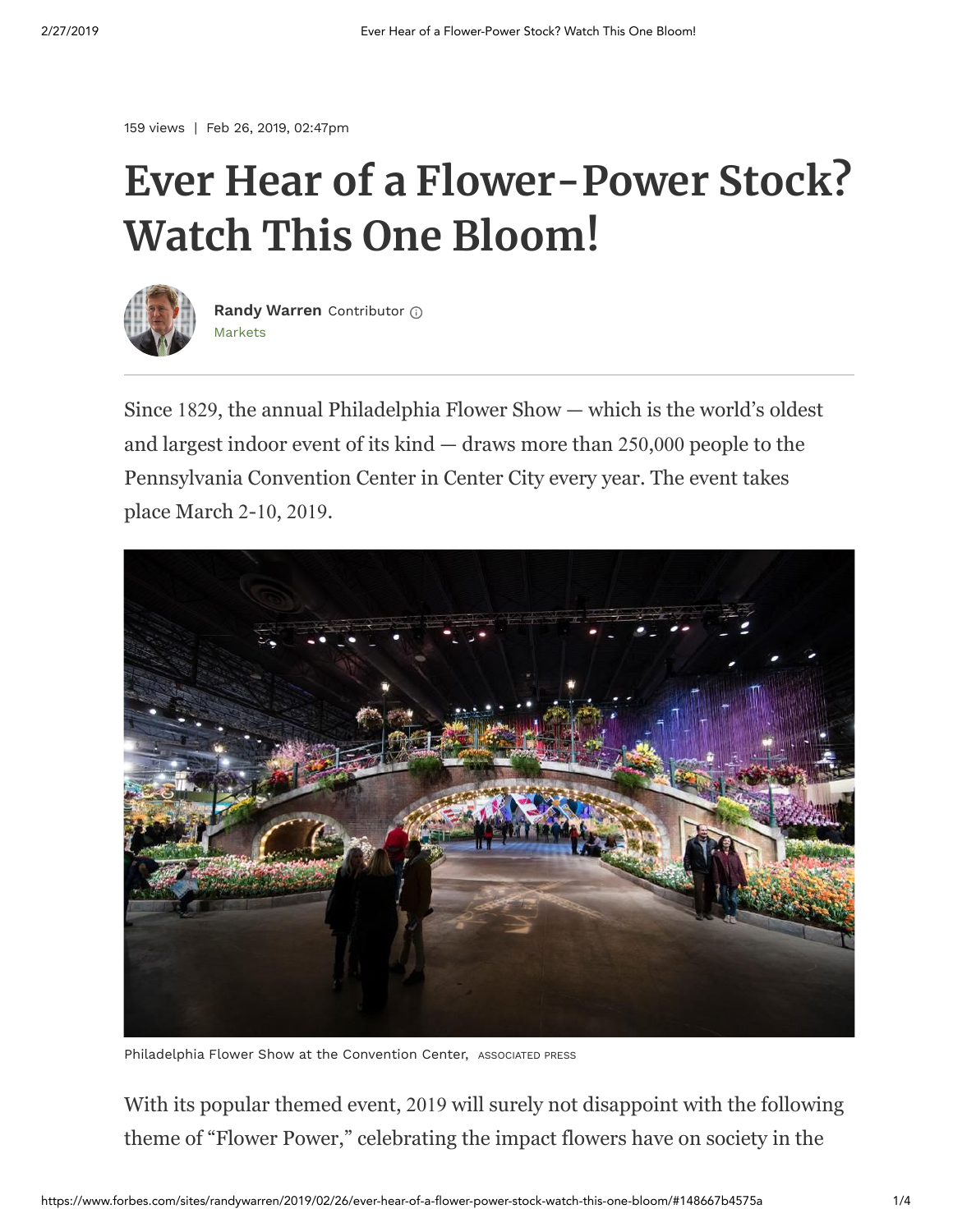year of the 50th anniversary of Woodstock.

The gifting industry where the floral business makes the bulk of its revenue has been growing and the main benefactor has been a company with the name "flowers" baked into its brand. Want to take a wild guess?

If you guessed 1-800-FLOWERS.com then you just might be inclined to jump on this blossoming stock pick (pun intended). Just coming off a successful holiday season and of course Valentine's Day, the Company's CEO Chris McCann noted during its Fiscal 2019 Second Quarter Results that total net revenues for the quarter were \$571.3 million, up 8.6 percent compared with \$526.1 million in the prior year period.

The Company's press release stated that the strong growth was driven by increases in all three of the Company's business segments with net revenues for Gourmet Foods and Gift Baskets up 8.4 percent, Consumer Floral up 8.0 percent and BloomNet up 15.0 percent compared with the prior year period.

## **YOU MAY ALSO LIKE**

McCann went onto say, "The investments we have made – and continue to make – in our floral business are helping us to accelerate new customer growth and increase total order volumes. As a result, the 1-800-Flowers.com brand is further expanding its market leading position and BloomNet continues to grow its market share versus the legacy wire service providers. These positive trends position us well for continued accelerated revenue growth in the second half of our fiscal year, which features the Valentine's Day and Mother's Day holidays as well as everyday occasions such as birthdays, anniversaries, sympathy and get well for which the 1-800-Flowers.com brand is the go-to destination for our customers."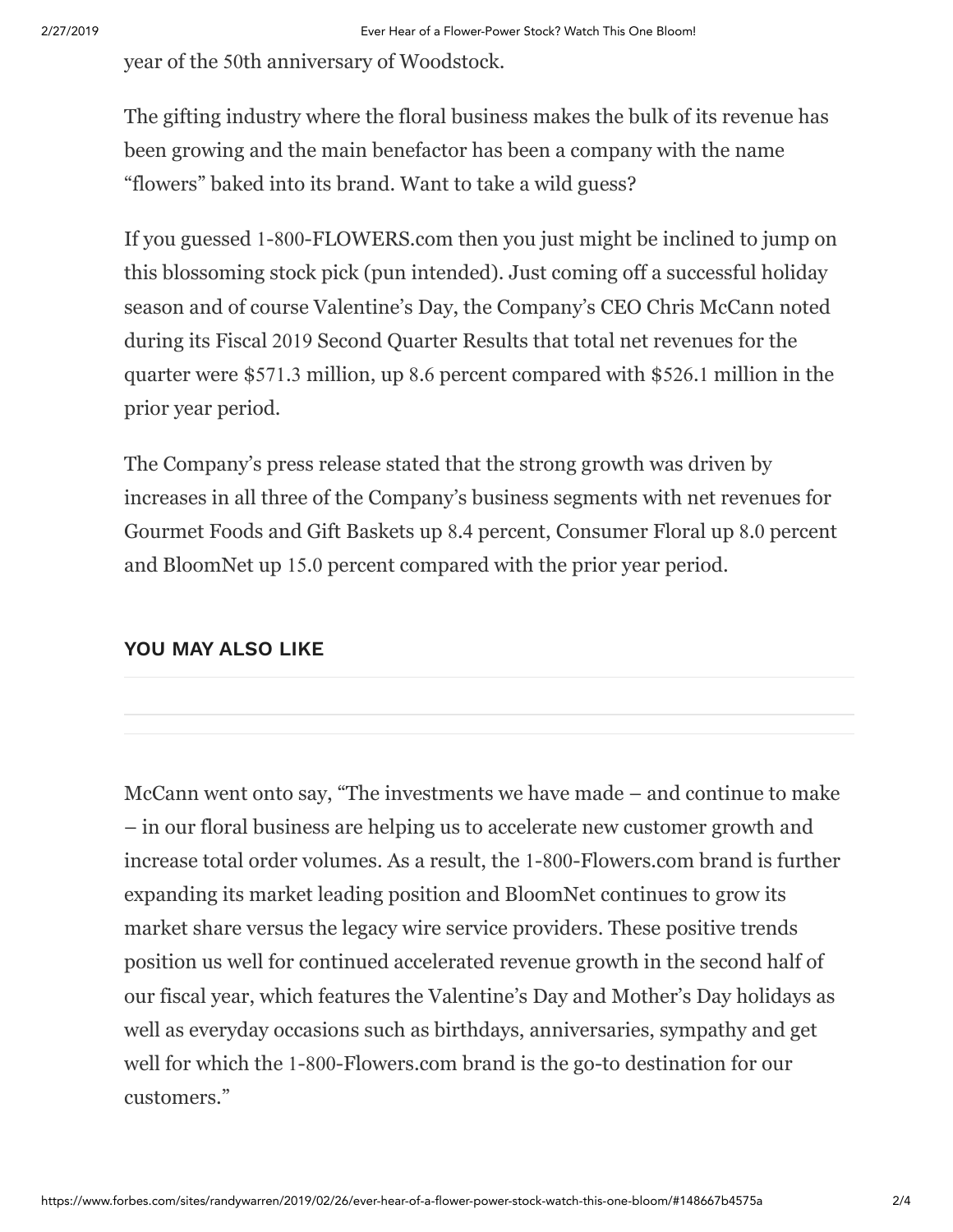Reasons to be bullish on 1-800-FLOWERS.com as a pure play are due to the following two growth drivers cited in the Company's Fiscal 2019 Second Quarter Results:

- **Consumer Floral**: Revenues in this segment increased 8.0 percent to \$108.1 million, compared with \$100.1 million in the prior year period. Gross profit margin was 38.5 percent, down 30 basis points compared with 38.8 percent in the prior year period. Segment contribution margin was \$9.8 million, compared with \$10.8 million in the prior year period. The lower gross margin and lower segment contribution margin primarily reflects the assumption of a full bonus payout for fiscal 2019 compared with a reduced payout in the prior year period, as well as increased investments the Company is making to extend its market leadership position in floral gifting and to launch its newest brand, Goodsey.
- **BloomNet Wire Service**: Revenues for the quarter increased 15.0 percent to \$23.4 million, compared with \$20.4 million in the prior year period. Gross profit margin was 52.6 percent, down 480 basis points compared with 57.4 percent in the prior year period. The lower gross profit margin percentage reflects the investments the Company is making to drive increased order volumes and expand BloomNet's market position. Segment contribution margin increased 7.3 percent to 8.3 million, compared with \$7.7 million in the prior year period, reflecting the strong revenue growth, which more than offset the lower gross margin percentage in the quarter.

If you want proof as to whether or not the consumer floral business is flourishing enough to buy into a growing segment of the gifting market, the revered Philadelphia Flower Show would be a good place to start. Our Flower Power Stock Pick is 1-800-FLOWERS.com!

*Disclosures: Warren Financial has no long positions in the stocks mentioned in this article for our clients and our own portfolios. We may be starting new long positions in some of these companies in the future. The fact that a company is mentioned is not a recommendation or offer to buy or sell that stock or bond.*